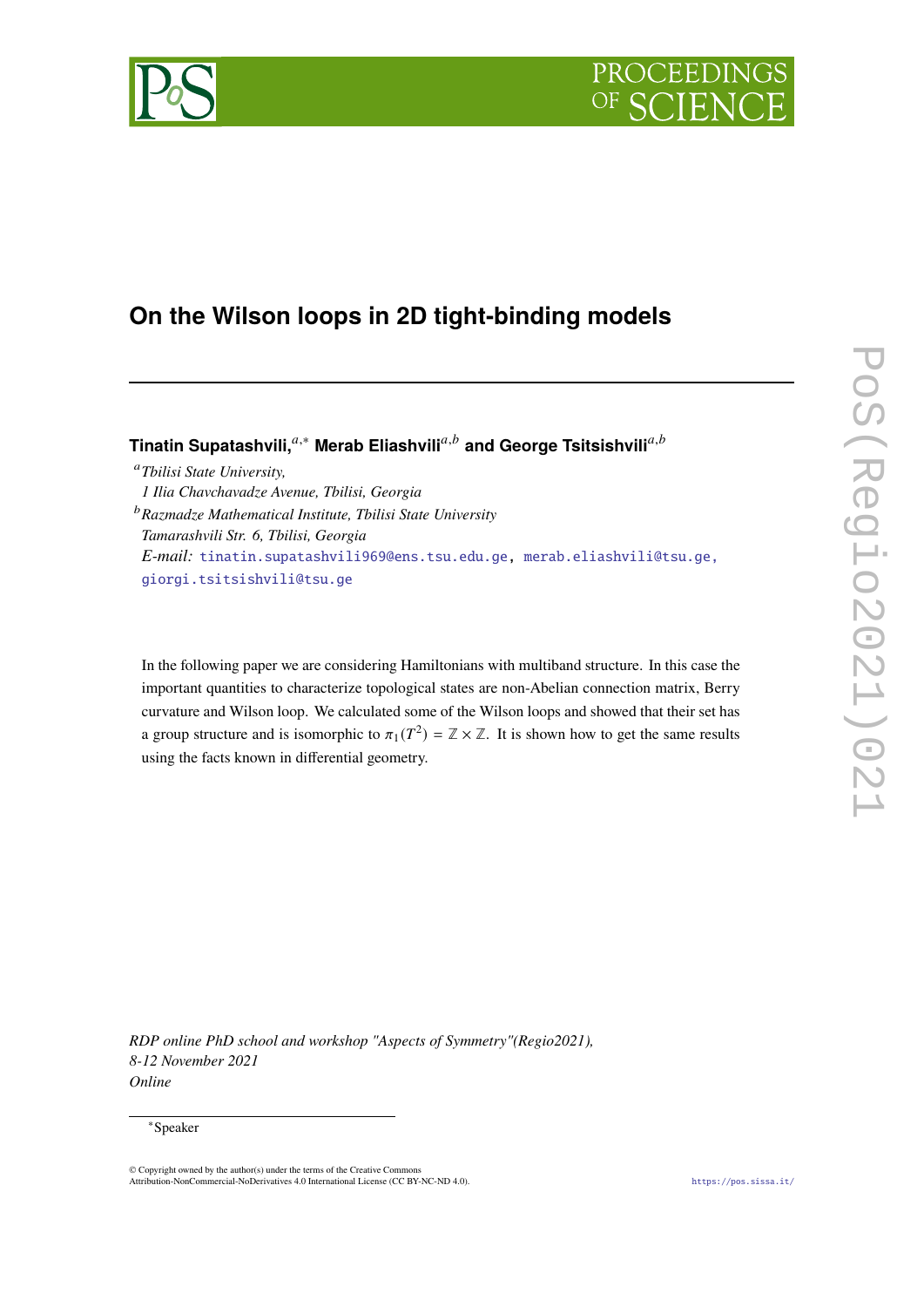# **1. Introduction**

We considered a tight-binding model defined by a matrix Hamiltonian over 2D Brillouin zone. When a system has multiple bands in its energy spectrum, one can introduce a Berry connection matrix  $- A$ , whose dimension is equal to the number of bands. For defining topological indices and assigning them to the topologically distinct states of the system, the Wilson loop appears to be a useful object [\[1\]](#page-9-0), [\[3\]](#page-9-1). It is a matrix equal to the path-ordered exponential of the Berry connection transported along a loop. The difficulty in computing the Wilson loop for particular cases arises from its path-ordered nature. The evident analogy between the Berry connection and a gauge field gives us a foundation to define a curvature tensor  $-F$ , similar to the strength tensor in the quantum field theory. Under the local unitary transformation of the first-quantized Hamiltonian,  $A$  and  $F$ transform as the gauge field and the strength tensor do under a gauge transformation, respectively.

We showed that the application of the non-abelian Stokes theorem, with a behavior of curvature tensor in mind, significantly simplifies the process of computing the path-ordered exponential for the Wilson loop. Nontrivial results for the Wilson loop is expected to come only from the loops that surrounds the points in  $\mathcal{B}Z$  where the eigenvectors of the first-quantized Hamiltonian are singular. Although, surprisingly, we arrived to the result that in our case  $W_{mn} = \delta_{mn}$ , where W is the Wilson loop and  $n, m = 1, 2$ , when our path encircles a point of a certain type in the  $BZ$ , even though F has singularities there.

Additionally we considered a set of all Wilson loops that start and end in the same point in  $\mathcal{B}Z$ and came to the result that it satisfies group axioms and is indeed isomorphic to the fundamental group of Torus:  $\pi_1(T^2) = \mathbb{Z} \times \mathbb{Z}$ . Finally, looking at Wilson loops as elements of the holonomy group and using the facts known in differential geometry, we came to the same group structure.

# **2. First-quantized Hamiltonian**

We have considered an infinite 2-dimensional lattice with two types of fermions in its sites. For now we are not interested in the exact configuration of these sites. After requiring a translational invariance, a useful step is to go to the momentum space via the Fourier transformations. Momentum vector, k, will be 2-dimensional as well, in particular,  $k = mi + nj$ , where  $m, n$  are the site-labels and  $i, j$  are basis vectors. After expanding creation and annihilation operators in the momentum space and rewriting the second quantized Hamiltonian accordingly, we arrive at the following expression

$$
\hat{H} = \frac{1}{2\pi} \int_{1\mathcal{B}Z} \Psi^{\dagger} \mathcal{H} \Psi \, \mathrm{d}\mathbf{k} \,. \tag{1}
$$

The integration is over the first  $\mathcal{B}Z$ .  $\Psi(\mathbf{k}) = (c \cdot \mathbf{k})$  $^T$ , where  $c$  and  $d$  are fermion annihilation operators. For our model we took the first quantized Hamiltonian in the momentum space to be

$$
\mathcal{H}(k) = h(k) \cdot \sigma,\tag{2}
$$

where  $\sigma = (\sigma_1, \sigma_2, \sigma_3)$ ,  $\sigma_i$  i = 1, 2, 3, are Pauli matrices and  $\mathbf{h} = (h_1, h_2, h_3)$  is the vector containing the parameters for the system under consideration.  $h(k)$  possesses the periodicity:  $h(k_1, k_2) = h(k_1 + 2\pi, k_2) = h(k_1, k_2 + 2\pi).$ 

For the eigenvectors of  $H(k)$  we chose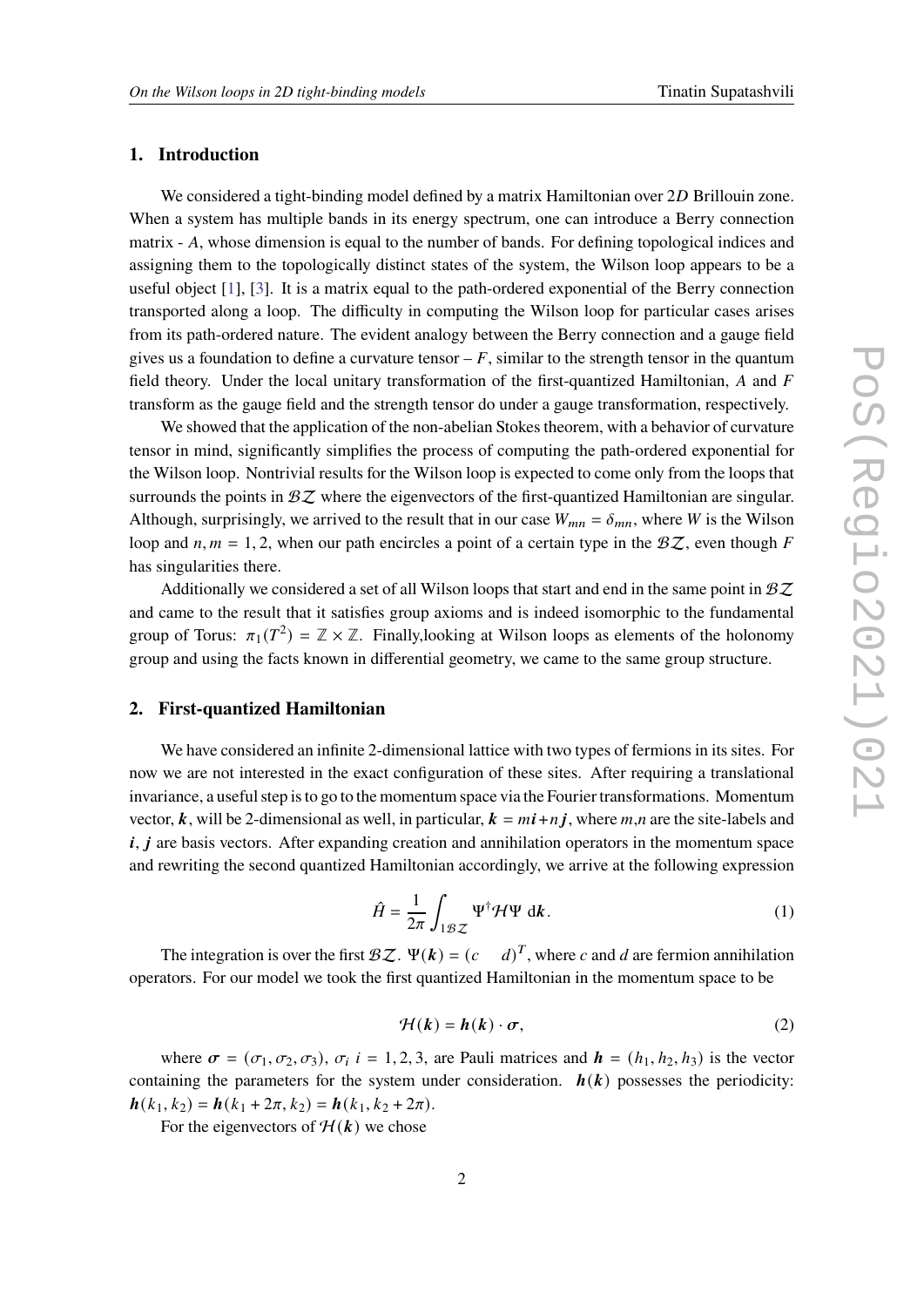<span id="page-2-1"></span>
$$
\Psi_1 = \frac{1}{\sqrt{h(h - h_3)}} \begin{pmatrix} h_1 - ih_2 \\ h - h_3 \end{pmatrix},
$$
\n(3)

<span id="page-2-2"></span>
$$
\Psi_2 = \frac{1}{\sqrt{h(h - h_3)}} \begin{pmatrix} -h + h_3 \\ h_1 + ih_2 \end{pmatrix},
$$
\n(4)

with energies  $E_1 = |\mathbf{h}| = h$ ,  $E_2 = -h$ , respectively. As we see, we have a gap in the energy spectrum. The gap closes if and only if  $h = 0$ , but this is a singularity of the eigenvectors; besides this singularity, they have an additional pole when  $h = h_3 \neq 0$ ; we are assuming that this is the case only for isolated points in the  $BZ$ .

# **3. Berry Connection Matrix and Curvature Tensor**

In systems with multiband energy spectrum we construct a Berry connection matrix [\[6\]](#page-9-2) via:

<span id="page-2-0"></span>
$$
(A_{\mu})_{mn} = i\psi_n \partial_{\mu} \psi_m,\tag{5}
$$

where  $\partial_{\mu} \equiv \frac{\partial}{\partial t}$  $\frac{\partial}{\partial k_u}$   $\mu = 1, \dots$ , dim(The Momentum Space),  $\psi_i$   $i = 1, \dots, \#$  bands, are eigenvectors of the first-quantized Hamiltonian written in the momentum space,  $n, m = 1, \ldots, \#$ (different types of fermions).

In our case  $\mu$ ,  $m$ ,  $n = 1, 2$ . Using the chosen eigenvectors, we arrive to

$$
(A_{\mu})_{11} = \frac{h_1 \partial_{\mu} h_2 - h_2 \partial_{\mu} h_1}{2h(h - h_3)} = -(A_{\mu})_{22},
$$
\n(6)

$$
(A_{\mu})_{21} = \frac{i\partial_{\mu}(h_1 + ih_2)}{2h} - \frac{i(h_1 + ih_2)\partial_{\mu}(h - h_3)}{2h(h - h_3)} = (A_{\mu})_{12}^*.
$$
 (7)

Non-Abelian curvature tensor has the form

$$
F_{\mu\nu} = \partial_{\mu}A_{\nu} - \partial_{\nu}A_{\mu} + i[A_{\mu}, A_{\nu}].
$$

The important feature of it that we made use of is the fact that after inserting the expression for  $A_{\mu}$  [\(5\)](#page-2-0) and having in mind the completeness and normalization conditions of the eigenvectors,

$$
\sum_{i=1}^{2} (\psi_m^{\dagger})_i (\psi_n)_i = \delta_{mn}, \qquad (8)
$$

$$
\sum_{i=1}^{2} (\psi_i^{\dagger})_m (\psi_i)_n = \delta_{mn}, \qquad m, n = 1, 2,
$$
 (9)

led us to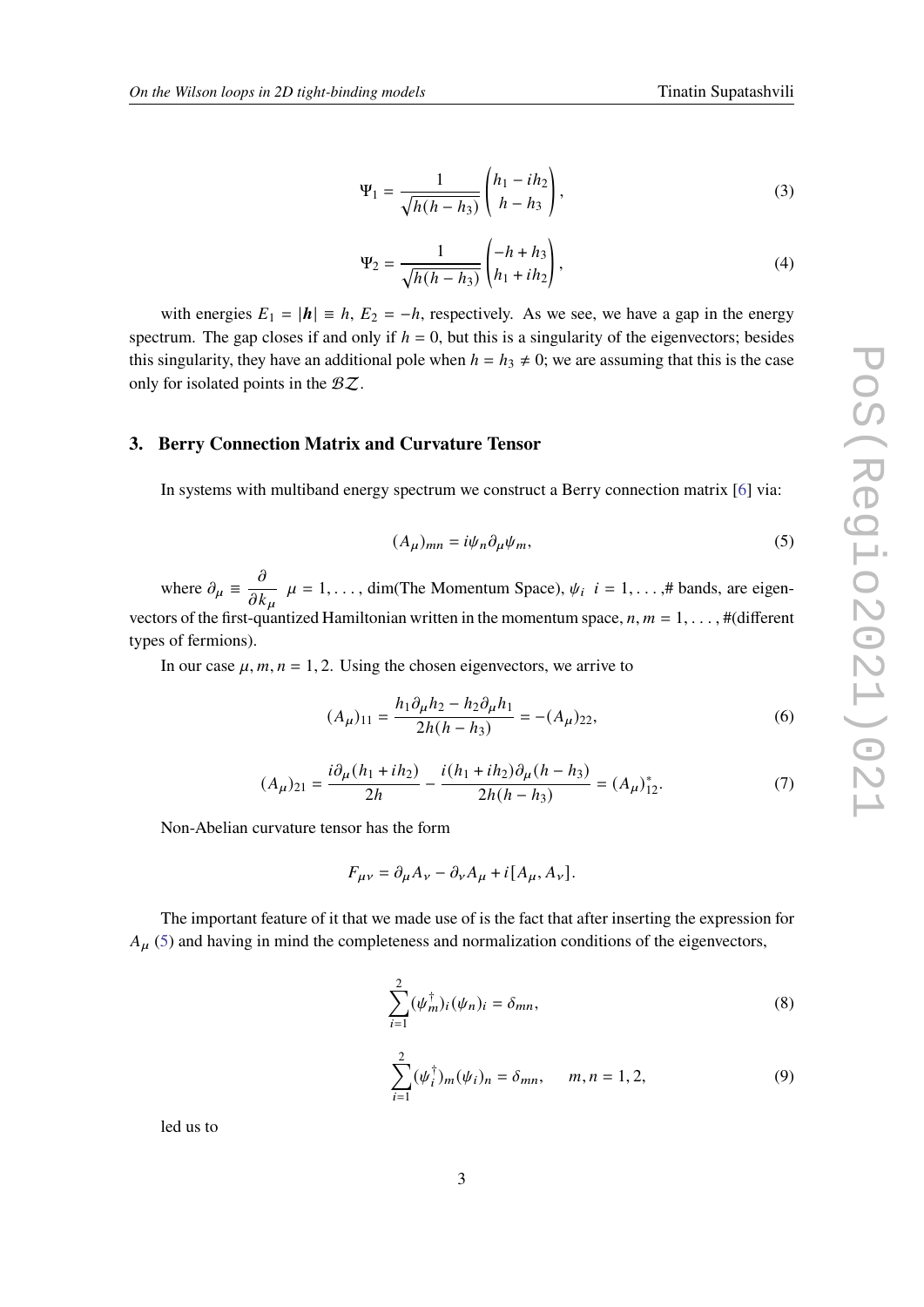$$
(F_{\mu\nu})_{mn} = \partial_{\mu} (A_{\nu})_{mn} - \partial_{\nu} (A_{\mu})_{mn} + i[A_{\mu}, A_{\nu}]_{mn} =
$$
  
\n
$$
= i\partial_{\mu} [(\psi_{n}^{\dagger})_{k}\partial_{\nu} (\psi_{m})_{k}] - i\partial_{\nu} [(\psi_{n}^{\dagger})_{k}\partial_{\mu} (\psi_{m})_{k}] -
$$
  
\n
$$
- i [(\psi_{q}^{\dagger})_{k}\partial_{\mu} (\psi_{m})_{k}] [(\psi_{n}^{\dagger})_{p}\partial_{\nu} (\psi_{q})_{p}] + i [(\psi_{q}^{\dagger})_{k}\partial_{\nu} (\psi_{m})_{k}] [(\psi_{n}^{\dagger})_{p}\partial_{\mu} (\psi_{q})_{p}] =
$$
  
\n
$$
= i (\partial_{\mu} (\psi_{n}^{\dagger})_{k}) (\partial_{\nu} (\psi_{m})_{k}) + i(\psi_{n}^{\dagger})_{k}\partial_{\mu} \partial_{\nu} (\psi_{m})_{k} - i (\partial_{\nu} (\psi_{n}^{\dagger})_{k}) (\partial_{\mu} (\psi_{m})_{k}) -
$$
  
\n
$$
- i(\psi_{n}^{\dagger})_{k}\partial_{\nu} \partial_{\mu} (\psi_{m})_{k} + i\delta_{kp}\partial_{\mu} (\psi_{m})_{k}\partial_{\nu} (\psi_{n}^{\dagger})_{p} - i\delta_{kp}\partial_{\nu} (\psi_{m})_{k}\partial_{\mu} (\psi_{n}^{\dagger})_{p}.
$$

So we came to the much more advantageous expression of the curvature tensor

<span id="page-3-0"></span>
$$
(F_{\mu\nu})_{mn} = i(\psi_n^{\dagger})_k \left(\partial_\mu \partial_\nu - \partial_\nu \partial_\mu\right) (\psi_m)_k. \tag{10}
$$

This means that  $F_{\mu\nu} \equiv \mathbb{O}_{2\times 2}$  everywhere in the  $\mathcal{BZ}$ , unless eigenvectors have singularities within it.

#### **4. Wilson Loop and its Simplification**

The Wilson loop is an important quantity for characterizing different states in multiband problems [\[1\]](#page-9-0).

$$
W(k_0) = \mathcal{P} e^{-i \oint_{k_0} A_\mu \, dk^\mu}, \quad \mu = 1, 2, \tag{11}
$$

where " $\mathcal{P}$ " denotes path-ordering and the integral is taken along a path encircling  $k_0$ . The integral is different from zero only if the path encloses at least one of the singular points of  $A<sub>u</sub>$ . Non-Abelian structure of  $A_{\mu}$  complicates the computation of  $W(k_0)$ . Our aim is to compute the Wilson loop even in the case of multiband energy spectrum.

For simplifying the computations we used the Non-Abelian Stokes theorem [\[5\]](#page-9-3)

$$
W = \mathcal{P} \exp\left(-i \oint_{\partial S} A_{\mu} \, \mathrm{d}k^{\mu}\right) = \mathcal{P}_{k_2} \exp\left(-i \int_{S} T^{-1} F_{\mu\nu} T \, \mathrm{d}\sigma^{\mu\nu}\right),\tag{12}
$$

where  $\sigma_{\mu\nu} = \frac{1}{2}$  $\frac{1}{2}$  dk<sub>1</sub>  $\wedge$  dk<sub>2</sub>, ( $\mu$ ,  $\nu$  = 1, 2), is a surface element and *T* is a certain unitary matrix, its explicit form having no effect on the eigenvalues of  $W(k_0)$ , as we will see.

Here we can use the previous result:  $F_{\mu\nu}$  is everywhere zero, except for the isolated points. Assume that the loop encircles one of these points,  $k_0$ , which leaves us with only one term, so the path-ordering procedure becomes trivial

$$
W(\boldsymbol{k}_0) = \mathcal{P}_{k_2} \exp\left(-i \int_S T^{-1} F_{\mu\nu} T \, d\sigma^{\mu\nu}\right)
$$
  
=  $\mathcal{P}_{k_2} \exp\left(-i \int_S T^{-1}(\boldsymbol{k}_0) F_{\mu\nu}(\boldsymbol{k}) T(\boldsymbol{k}_0) \, d\sigma^{\mu\nu}\right)$   
=  $\exp\left(T^{-1}(\boldsymbol{k}_0) \left(-i \int_S F_{\mu\nu}(\boldsymbol{k}) \, d\sigma^{\mu\nu}\right) T(\boldsymbol{k}_0)\right)$ ,  
=  $T^{-1}(\boldsymbol{k}_0) \exp\left(-i \int_S F_{\mu\nu}(\boldsymbol{k}) \, d\sigma^{\mu\nu}\right) T(\boldsymbol{k}_0)$ ,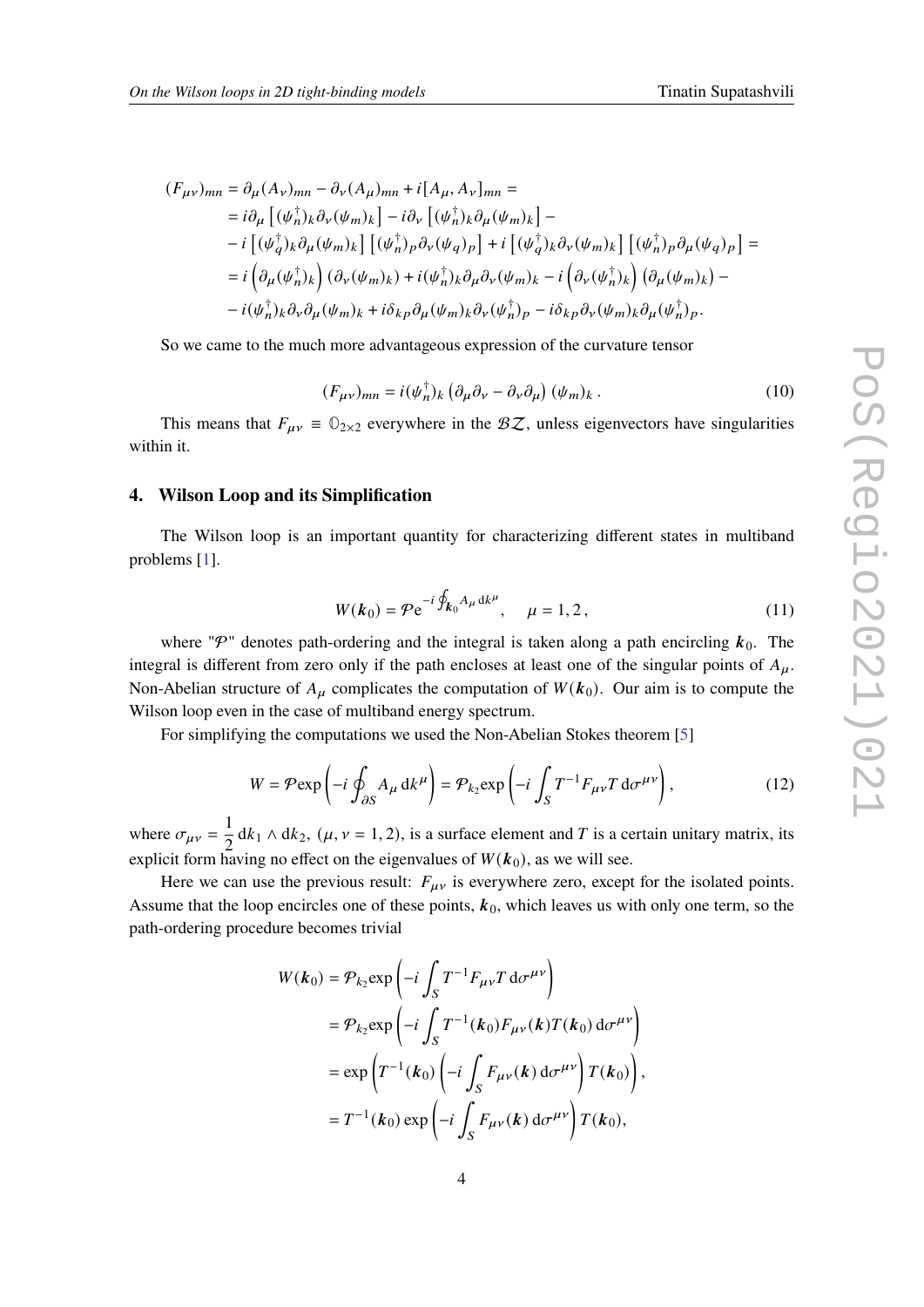We can, as we have said, see that the existence of  $T$  matrix does not change the invariants of W. One of the important fact is that the non-zero term of  $F$  in [\(10\)](#page-3-0) comes from its Abelian part. Now, if the area of integration goes to zero, then

$$
W(\boldsymbol{k}_0) = \exp\left(-i \int_{S\to 0} F_{\mu\nu}(\boldsymbol{k}) \, \mathrm{d}k^{\mu} \mathrm{d}k^{\nu}\right) = \exp\left(-i \int_{S\to 0} \left(\partial_{\mu} A_{\nu} - \partial_{\nu} A_{\mu}\right) \, \mathrm{d}k^{\mu} \mathrm{d}k^{\nu}\right).
$$

We can rewrite the last expression, using a Barry Phase

$$
W(\boldsymbol{k}_0) = \exp\left(-i \int_{S \to 0} \left(\partial_\mu A_\nu - \partial_\nu A_\mu\right) \, \mathrm{d}k^\mu \mathrm{d}k^\nu\right) = e^{-i \oint A_\mu \, \mathrm{d}k^\mu} = e^{-2\pi i \Phi(\boldsymbol{k}_0)},\tag{13}
$$

where

$$
\Phi(\boldsymbol{k}_0) = \frac{1}{2\pi} \oint A_\mu \, \mathrm{d}k^\mu,
$$

is the Berry phase [\[2\]](#page-9-4). In this way, one sees that there indeed is a close connection between the Wilson loop and the Berry phase  $\Phi(k_0)$ .

# **5. Results of Computations**

We considered the gapped states ( $h \neq 0$ ), in which the unit vector  $\hat{h} = h/h$  is a map from  $T<sup>2</sup>$  to the unit sphere -  $S<sup>2</sup>$  with its center in the origin of the coordinate system. In this case the only singularities are of the form:  $h = h_3 \neq 0$ . The Hopf theorem states that the maps from an *n*-dimensional compact oriented manifold to  $S<sup>n</sup>$  are completely characterized by their topological degree. From this we conclude that there is a topological number assigned to the states encountered in our problem and the states with different values of the topological number indicate different phases of the system.

With the unit vector  $\hat{h}$  we constructed the Pontryagin number that counts how many times  $\hat{h}$ wraps around  $S^2$ ,

$$
\frac{1}{4\pi} \int_{\mathcal{BZ}} \hat{\boldsymbol{h}} \left[ \partial_{\mu} \hat{\boldsymbol{h}} \times \partial_{\nu} \hat{\boldsymbol{h}} \right] \, dk^{\mu} \wedge dk^{\nu} = \frac{\epsilon_{\mu\nu}}{8\pi} \int_{\mathcal{BZ}} \hat{\boldsymbol{h}} \left[ \partial_{\mu} \hat{\boldsymbol{h}} \times \partial_{\nu} \hat{\boldsymbol{h}} \right] \, dk^{\mu} dk^{\nu}.
$$

Using the expression  $\hat{\mathbf{h}} = \psi_1^{\dagger}$  ${}_{1}^{\dagger}$  $\sigma\psi_1$ , after some computations we have arrived at:

$$
P = \frac{i}{2\pi} \int_{\mathcal{BZ}} \psi_+^{\dagger} \left( \partial_\mu \partial_\nu - \partial_\nu \partial_\mu \right) \psi_+ \, dk^{\mu} dk^{\nu}.
$$

When we take the integration area and shrink it to zero, we get

$$
P = \frac{1}{2\pi} \int_{S} (F_{12})_{11} dk^{1} dk^{2} = \frac{1}{2\pi} \int_{S \to 0} (\partial_{1} A_{2} - \partial_{1} A_{2})_{11} dk^{1} dk^{2},
$$
 (14)

which we can rewrite as

$$
\frac{1}{2\pi} \int_{S\to 0} (\partial_1 A_2 - \partial_1 A_2)_{11} dk^1 dk^2 = \frac{1}{2\pi} \oint_{\mathbf{k}_0} (A_\mu)_{11} dk^\mu = \frac{1}{2\pi} \Phi_{11}(\mathbf{k}_0),
$$

where,  $h(\mathbf{k}_0) = h_3((\mathbf{k}_0)) \neq 0$ . In fact, we have deduced that: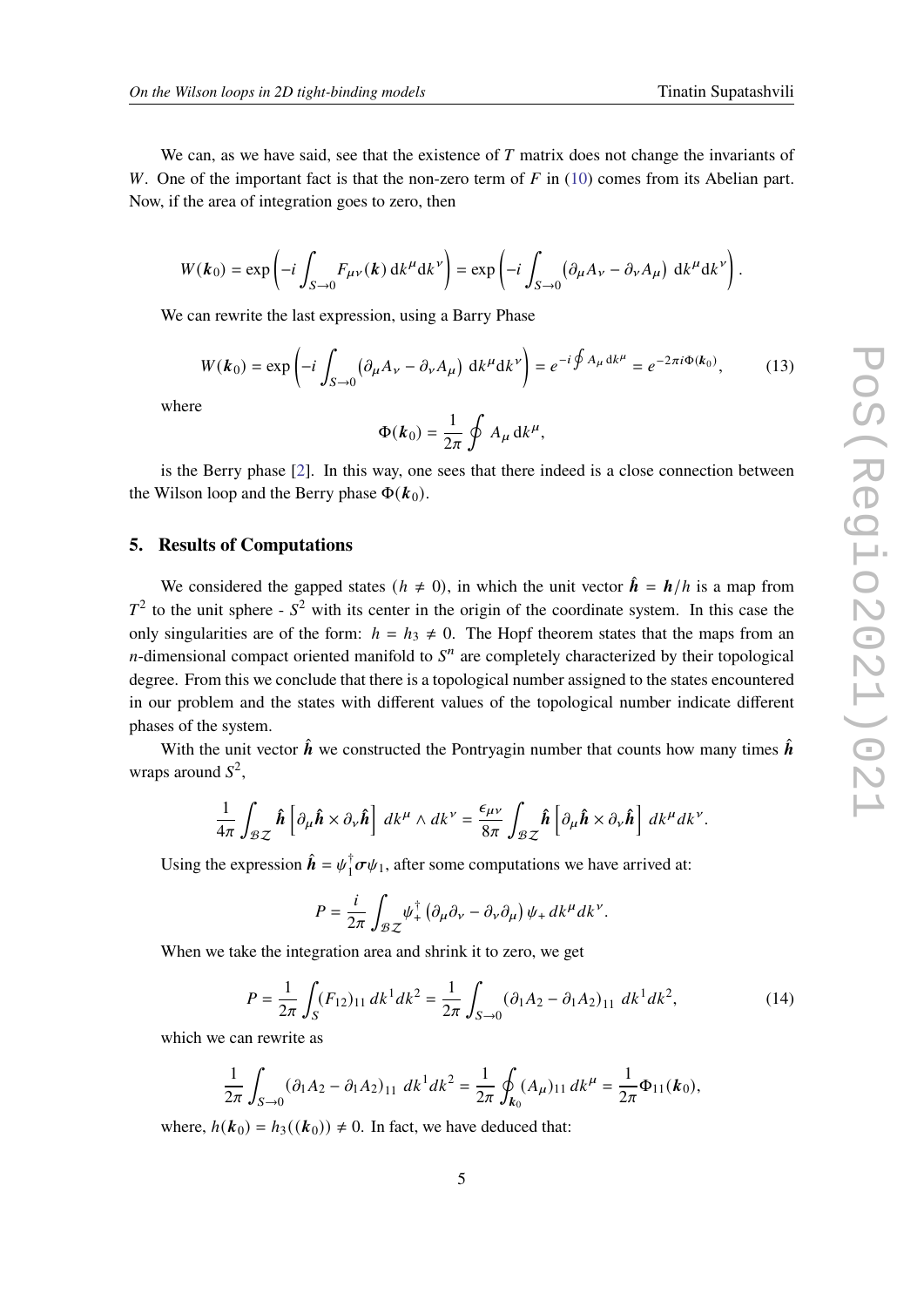$$
\Phi_{11}({\bf k}_0) = -\Phi_{11}({\bf k}_0) = \frac{1}{2\pi} \oint_{{\bf k}_0} \partial_\mu \phi \, dk^\mu \in \mathbb{Z},
$$

where  $\phi(\mathbf{k})$  is the polar angle of  $\hat{\mathbf{h}} = (\sin \theta(\mathbf{k}) \cos \phi(\mathbf{k}), \sin \theta(\mathbf{k}) \sin \phi(\mathbf{k}), \cos \theta(\mathbf{k}))$ . Since the other components of the  $\Phi$  matrix are identically zero, we are left with  $\Phi \in \mathbb{Z} \sigma_3 = \{n\sigma_3 | n \in \mathbb{Z}\}\,$ so, surprisingly, the Wilson loop in this case is

$$
W(\mathbf{k}_0) = e^{-2\pi i \Phi(\mathbf{k}_0)} = e^{-2\pi i n \sigma_3} = \mathbb{1}.
$$
 (15)

This will be true for any number of this kind of singular points inside a loop; also, we can include  $T$  matrices and the result will not be affected.

#### **6. Group Structure of Wilson loops**

Consider a set of Wilson loops -  $W(k_{01})$ , with  $k_{01}$  as a starting and ending point. It can be showed that this set satisfies group axioms. For example: for each element  $W(k_{01})$  of this group we have an inverse, which is Hermitian conjugate of this loop:  $W^{-1}(k_{01}) = W^{\dagger}(k_{01})$ . Moreover, we can characterize each element of this group with the loop labels  $(m, n)$ , where *m* counts a winding number around a big principal circle of torus and  $n-$  around a small principal circle. This kind of labeling comes from the fact that the fundamental group of torus is  $\pi_1(T^2) = \mathbb{Z} \times \mathbb{Z}$ .

To see this, we considered the Wilson loop shown in the picture below:



**Figure 1**

Since  $W_{aba'ca} = 1$ , because it does not contain any singular point and if it does, we assume that the gap is still open in the energy spectrum, we have  $W_{aba'} = W_{aca'}$ ; this means that they are represented in the set by the same element and that we can assign to it the loop label  $(0, 1)$  in this case.

We have a group isomorphism:  $\pi_1(T^2) = \mathbb{Z} \times \mathbb{Z} \to \mathcal{W}(k_{01})$ , so a group of Wilson loops is an Abelian group with two group generators corresponding to the loops  $(1, 0)$  and  $(0, 1)$ . Hence, any element of the group can be written as

$$
W_{(m,n)} = W_{(1,0)}^m \cdot W_{(0,1)}^n.
$$
 (16)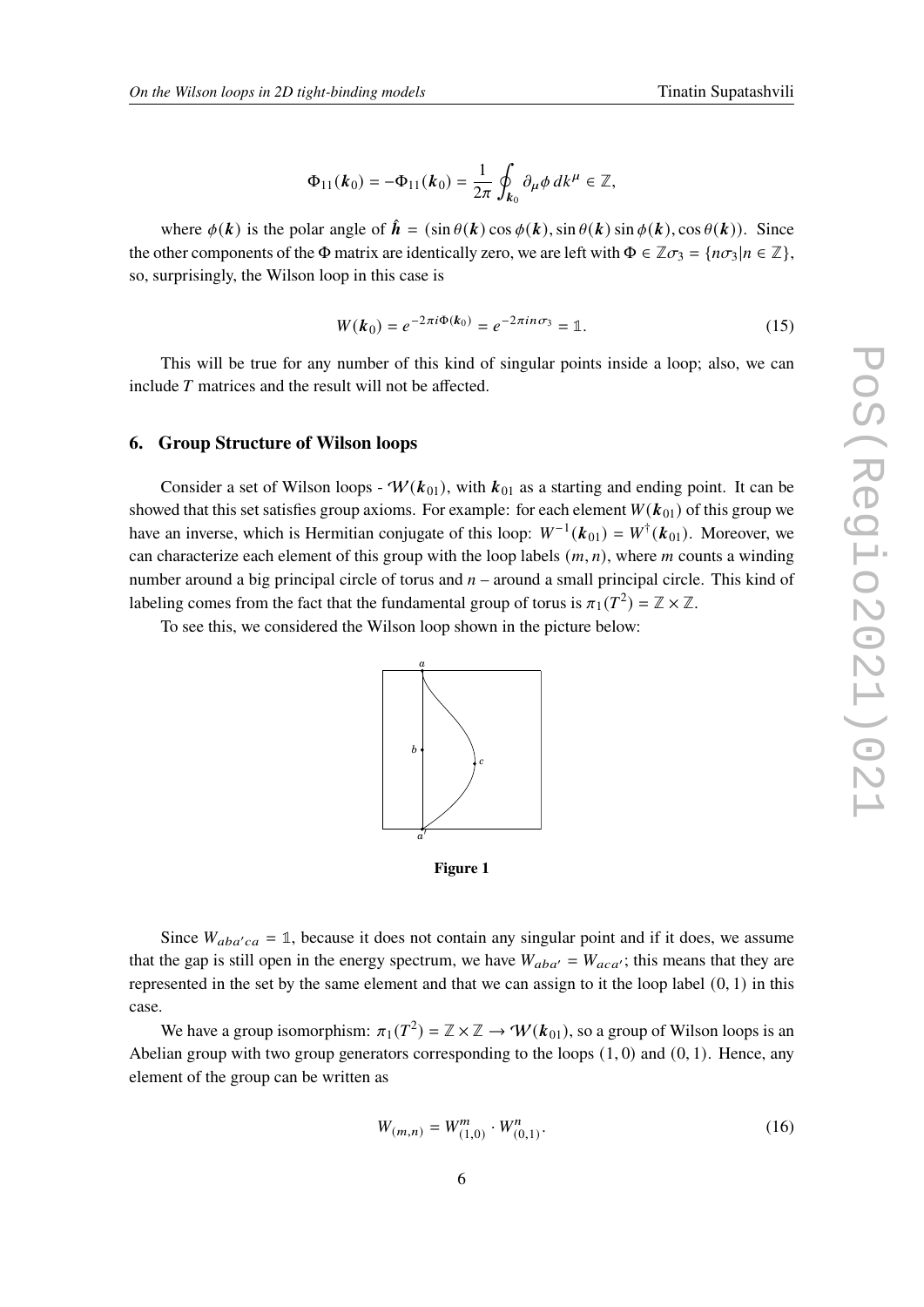<span id="page-6-0"></span>This can be seen if we consider Wilson loop along the loop that goes twice around a small principal circle of torus, as shown in the Fig[.2](#page-6-0)



**Figure 2**

Now we can add to it the second  $BZ$ :



**Figure 3**

Using the previous result, we arrive to  $W_{(0,2)} = W_{(0,1)}^2$ .

The next step is to see what is the relation between two groups that differ with the starting and ending points. If we take two such groups,  $W(k)$  and  $W(k')$ , and consider one example shown in the Fig[.4:](#page-7-0)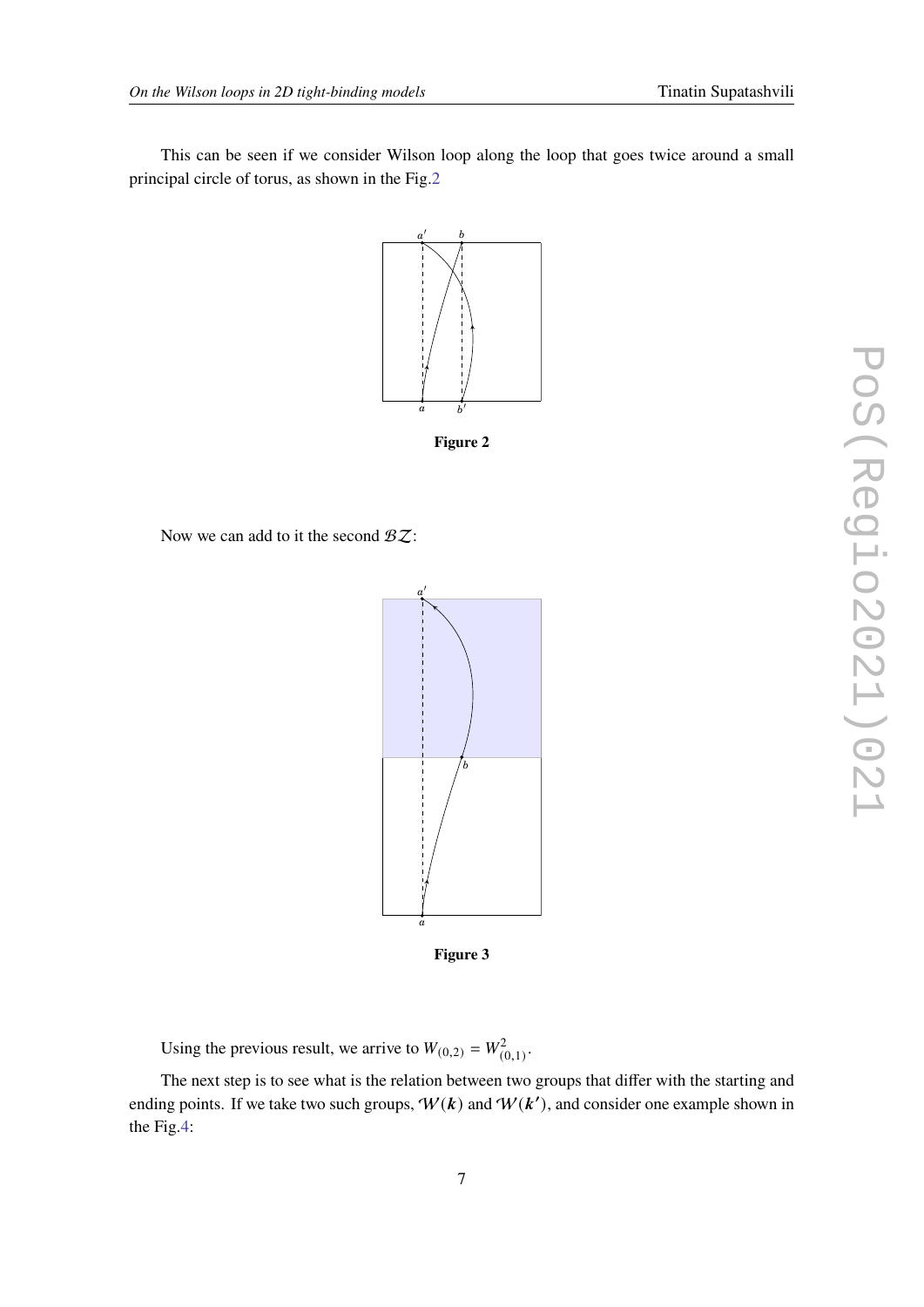<span id="page-7-0"></span>

**Figure 4**

Again, since  $W_{kabk'b'a'k} = \mathbb{1}$ , the relation appears to have the following form

<span id="page-7-1"></span>
$$
W_{k'bb'k'} = U^{\dagger} W_{kaa'k} U,\tag{17}
$$

where U is itself a unitary matrix, Wilson line,  $U = W_{k'b'a'k}$ . This means that every quantity that we are interested in remains the same, while having different starting and ending points.

# **7. A Different View of the Problem**

We can look at the structure of the set of Wilson loops through a differential geometry viewpoint. Firstly, let us remind ourselves some of the core definitions [\[4\]](#page-9-5).

**Definition 7.1** (Horizontal curve)**.** *Let M be a manifold, P a principal bundle over M, with fiber G, and D a connection in P. Let*  $\gamma : [0, 1] \to P$  *be a smooth curve in P. Then*  $\dot{\gamma}(t) \in T_{\gamma(t)}P$  *is tangent to*  $\gamma([0,1])$  for each  $t \in [0,1]$ . We call  $\gamma$  a horizontal curve if its tangent vectors are horizontal, that *is,*  $\dot{\gamma}(t) \in D_{\gamma(t)}$  for each  $t \in [0, 1]$ . Similarly, if  $\gamma : [0, 1] \to P$  is piecewise-smooth, we say that  $\gamma$ *is horizontal if*  $\dot{\gamma}(t) \in D_{\gamma(t)}$  for t in the open, dense subset of [0, 1] *where*  $\dot{\gamma}(t)$  *is well-defined.* 

**Definition 7.2** (Holonomy Group)**.** *Let M be a manifold, P a principal bundle over M, with fiber G, and D a connection in P. for p,*  $q \in P$ *, write*  $p \sim q$  *if there exists a piecewise-smooth horizontal curve in P joining p to q. Clearly,*  $∼$  *is an equivalence relation. Fix a point*  $p ∈ P$ , and define the *holonomy group of*  $(P, D)$  *based at p to be* 

$$
Hol_p(P, D) = \{ g \in G : p \sim g \cdot p \}.
$$

It can be shown that it is indeed a group. Also, note that if the base space and total space are connected, then  $Hol_p(\Delta^E) = g^{-1}Hol_q(\Delta^E)g$ , where  $g \in G$ . So in this sense holonomy group is independent of the base point and from now on we can omit the subscript of it. We will need some features of holonomy groups for the future. For example, there is a special subgroup, called restricted holonomy group, denoted by  $Hol_x^0(D, P)$  which is the set of  $g \in G$  for which there exists a piecewise-smooth horizontal curve  $\gamma : [0, 1] \to P$  such that  $\gamma(0) = p$ ,  $\gamma(1) = g \cdot p$ , and  $\pi \circ \gamma$  is null-homotopic in M.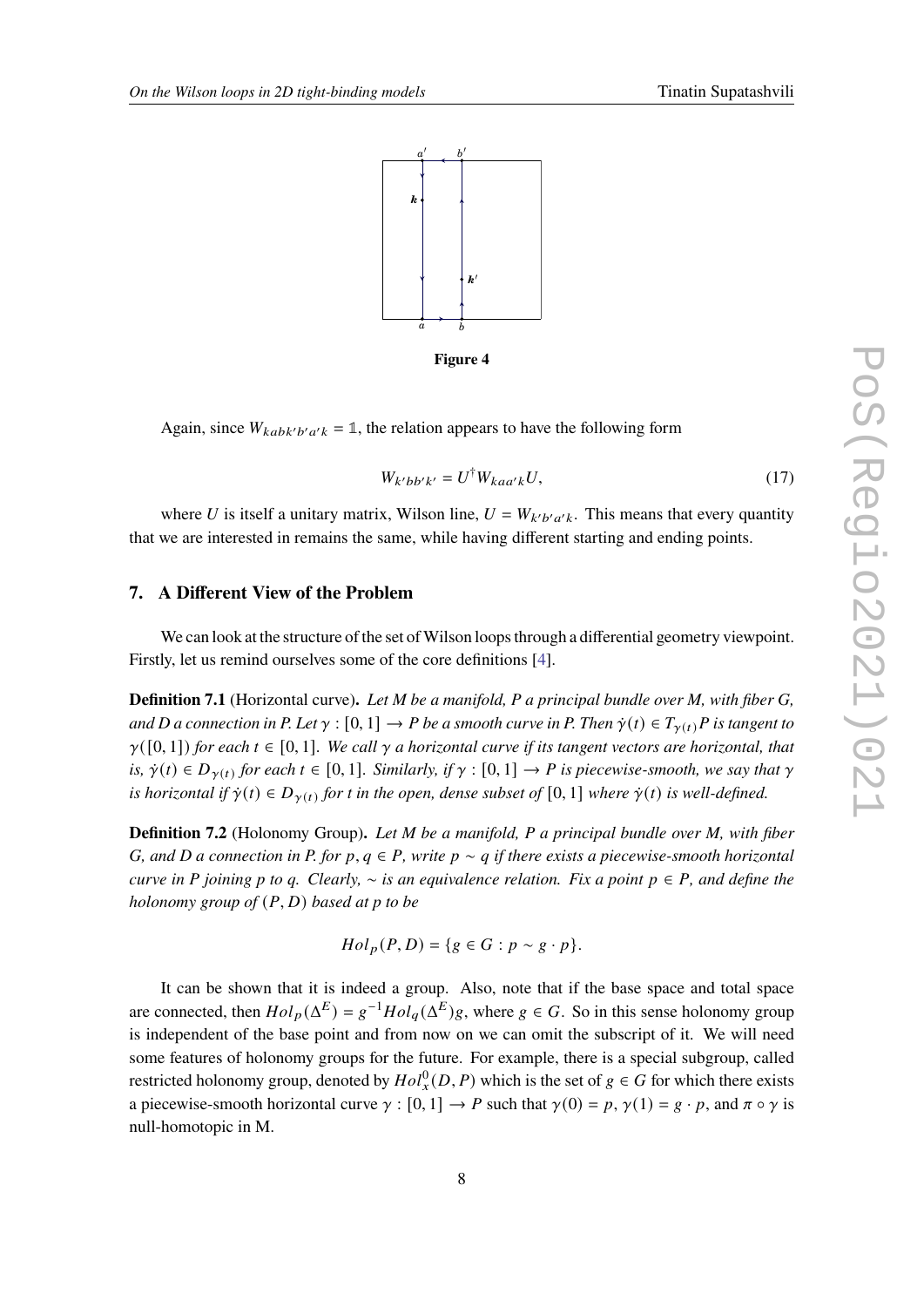**Theorem 7.1.** *Let M be a manifold, P a principal bundle over M with fiber G, and a connection in* P. Then  $Hol^0(P, D)$  is a connected Lie subgroup of G. It is the connected component of  $Hol(P, D)$ *containing the identity, and is a normal subgroup of*  $Hol(P, D)$ *. Moreover There is a natural,*  $surjective \ group \ homomorphism \ \phi : \pi_1(M) \to Hol(P,D)/Hol^0(P,D)$ . Thus, if M is simply*connected, then*  $Hol(P, D) = Hol^0(P, D)$ *.* 

There is a fundamental relations between the holonomy group and the curvature of the connection. One of them that we will need states: connection is flat (i.e. has vanishing curvature) if and only if  $Hol^0(P, D)$  is trivial.

Now we can go back to our question. There is an evident connection between holonomy group and group of Wilson loops. Indeed, firstly we can look at any loop  $\gamma$  on the base space and then horizontaly lift it in the total space, so that  $\gamma_1$  is horizontal; the staring and the ending points in the total space generally will not coincide, although they will lay in the same fiber; group element of the fiber that is needed to get from the ending point to the starting point is essentially what makes up the holonomy group as well as the group of Wilson loops. This means that we can use the features that were listed above for Wilson loops. We can start by noting that in our case we have  $T^2 \times SU(2)$ principal bundle, where  $SU(2)$  comes from the solution space [\(3\)](#page-2-1),[\(4\)](#page-2-2).

Our base space is torus which is connected but not simply connected; that would mean  $Hol(A) \neq Hol^0(A)$  which agrees with our results. Secondly on torus we have 2 types of loops, ones that are contractible and ones that are not:  $\pi_1(T^2) = \mathbb{Z} \times \mathbb{Z}$ . From our calculations we saw that if the path is contractible  $W(\gamma) = \mathbb{1}$ . Consequently  $Hol^0(A)$  is trivial  $(Hol^0(A) = \mathbb{1} \in SU(2))$ . Now, using the relation between holonomy group and curvature, we can conclude that A is flat  $\Rightarrow$  $F_{\mu\nu} = 0$ ; again, it agrees with our results except the points that are problematic for the eigenvectors.

Loops that are not contractible can be caracetized with 2 integers, they count winding around the 2 principal circles of torus. Wilson loops along them are nontrivial elements of the holonomy group. Using the feature of holonomy groups, we see that these exists a natural surjective group homomorphism:

$$
\pi_1(T^2) = \mathbb{Z} \times \mathbb{Z} \to \text{Hol}(A) = \text{Hol}(A)/\text{Hol}^0(A),
$$

where  $Hol(A)$  in our case is a group of the Wilson loops. Moreover, we have a group isomorphism, since kernel of this map consists of only one element:  $(0, 0)$ . Next, we can use the fact that  $T \times SU(2)$  is connected, so holonomy groups are same for different points up to the conjugation

$$
\tilde{W}(m,n) = U^{\dagger}W(m,n)U, \quad U \in SU(2);
$$

We came to this relation as well in the previous chapter  $(17)$ .

### **8. Conclusion**

Using the expression of non-Abelian connection matrix, we showed the useful feature of the curvature tensor [\(10\)](#page-3-0): it is zero everywhere on  $T^2$  except the singular points for eigenvectors. Using non-Abelian Stokes theorem, computations for Wilson loops can be simplified; using this saw that the Wilson loop was trivial, equal to identity, whenever a loop did not contain any singular point or contained only those that maintained a gap in the energy spectrum. Using the results we concluded that a set of Wilson loops with the same base point was isomorphic to the fundamental group of